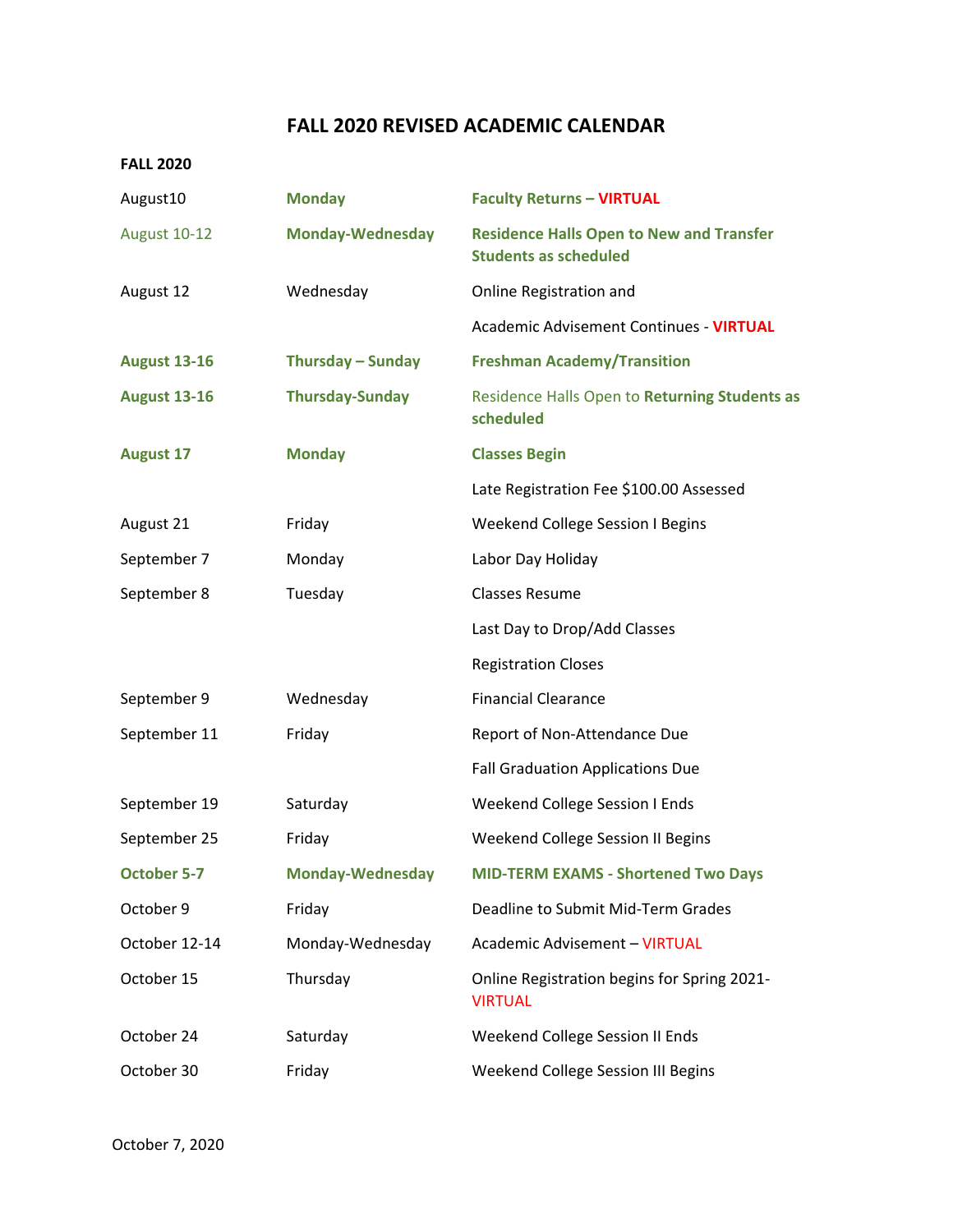| October 30             | Friday                                           | Last Day to Withdraw from a Class        |
|------------------------|--------------------------------------------------|------------------------------------------|
| November 6             | Friday                                           | Last Day to Withdraw from the University |
| November 11-13         | <b>Wednesday-Friday</b>                          | <b>SENIOR FINAL EXAMS</b>                |
| November 17            | <b>Tuesday</b>                                   | <b>Senior Final Grades Due</b>           |
| November 18-21 &<br>24 | <b>Wednesday-Saturday &amp;</b><br><b>Monday</b> | <b>FINAL EXAMS</b>                       |
| November 21            | Saturday                                         | Weekend College Session III Ends         |
| <b>November 24</b>     | <b>Tuesday</b>                                   | <b>COMMENCEMENT</b>                      |
| <b>November 24</b>     | Tuesday                                          | Residence Halls Close @ 5:00 p.m.        |
| November 30            | <b>Monday</b>                                    | <b>Deadline to Submit Final Grades</b>   |

## **SPRING 2021**

| January 4   | Monday    | <b>Faculty &amp; Staff Return to Work</b>                       |
|-------------|-----------|-----------------------------------------------------------------|
| January 6   | Wednesday | Online Registration and<br><b>Academic Advisement Continues</b> |
| January 7   | Thursday  | Residence Halls Open @ 8:00 a.m.                                |
| January 11  | Monday    | <b>Classes Begin</b><br>Late Registration Fee \$100.00 Assessed |
| January 15  | Friday    | Weekend College Session I Begins                                |
| January 18  | Monday    | <b>Martin Luther King Holiday</b>                               |
| January 19  | Tuesday   | <b>Classes Resume</b>                                           |
| January 25  | Monday    | <b>Registration Closes</b><br>Last Day to Drop/Add Courses      |
| January 26  | Tuesday   | <b>Financial Clearance</b>                                      |
| January 29  | Friday    | Report of Non-Attendance Due                                    |
| February 4  | Thursday  | MLK/Black History Convocation                                   |
| February 13 | Saturday  | Weekend College Session I Ends                                  |
| February 19 | Friday    | <b>Graduation Applications Due to Student Records</b>           |
|             |           | Weekend College Session II Begins                               |